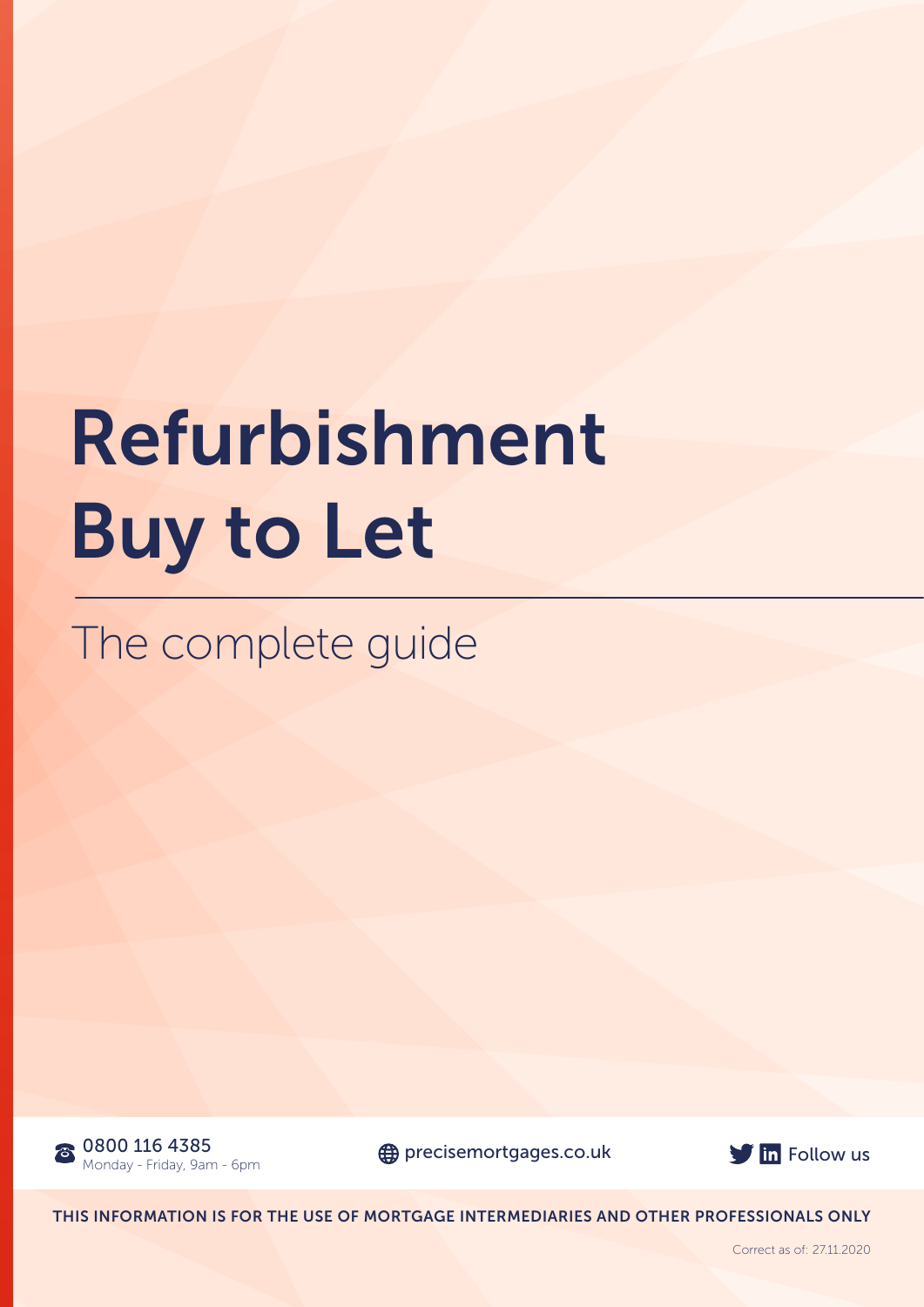

Page 2 of 8

Our Refurbishment Buy to Let product offers your customer the best of both worlds when financing a refurbishment project - the flexibility of Bridging Finance with the security of a long term Mortgage once the property has been refurbished.



### Key features

- $\triangleright$  We offer the surety of an exit onto a Buy to Let **Mortgage** at the time of application (providing there is no change in circumstances and the property meets the expected valuation following refurbishment).
- $\triangleright$  Our underwriters will be on hand to help throughout the process, from keying the case for you, through to offering you expert assistance when you need it.
- ▶ The Buy to Let Mortgage product chosen will remain available whilst the Buy to Let Mortgage offer is valid, allowing customers the security of knowing what their monthly repayments will be once the refurbishment is complete.
- $\triangleright$  No mortgage repayments required whilst works are being completed.
- $\triangleright$  One application which we will key for you, one valuer for both the bridging finance and the buy to let, one conveyancer and two procuration fees.

#### Ideal for:



Properties needing works to meet minimum EPC rating, such as boiler replacement



Properties purchased at auction that require light refurbishment to be acceptable for mortgage purposes



Landlords choosing to refurbish in order to maximise the rental yield of their property



Properties bought under valuation

Customers must be confident they can complete any refurbishment work within the buy to let offer validity period (6 months from the initial valuation).

Properties where the proposed works require Permitted Development Rights (PDR) or would be classed as heavy refurbishment are not currently accepted.

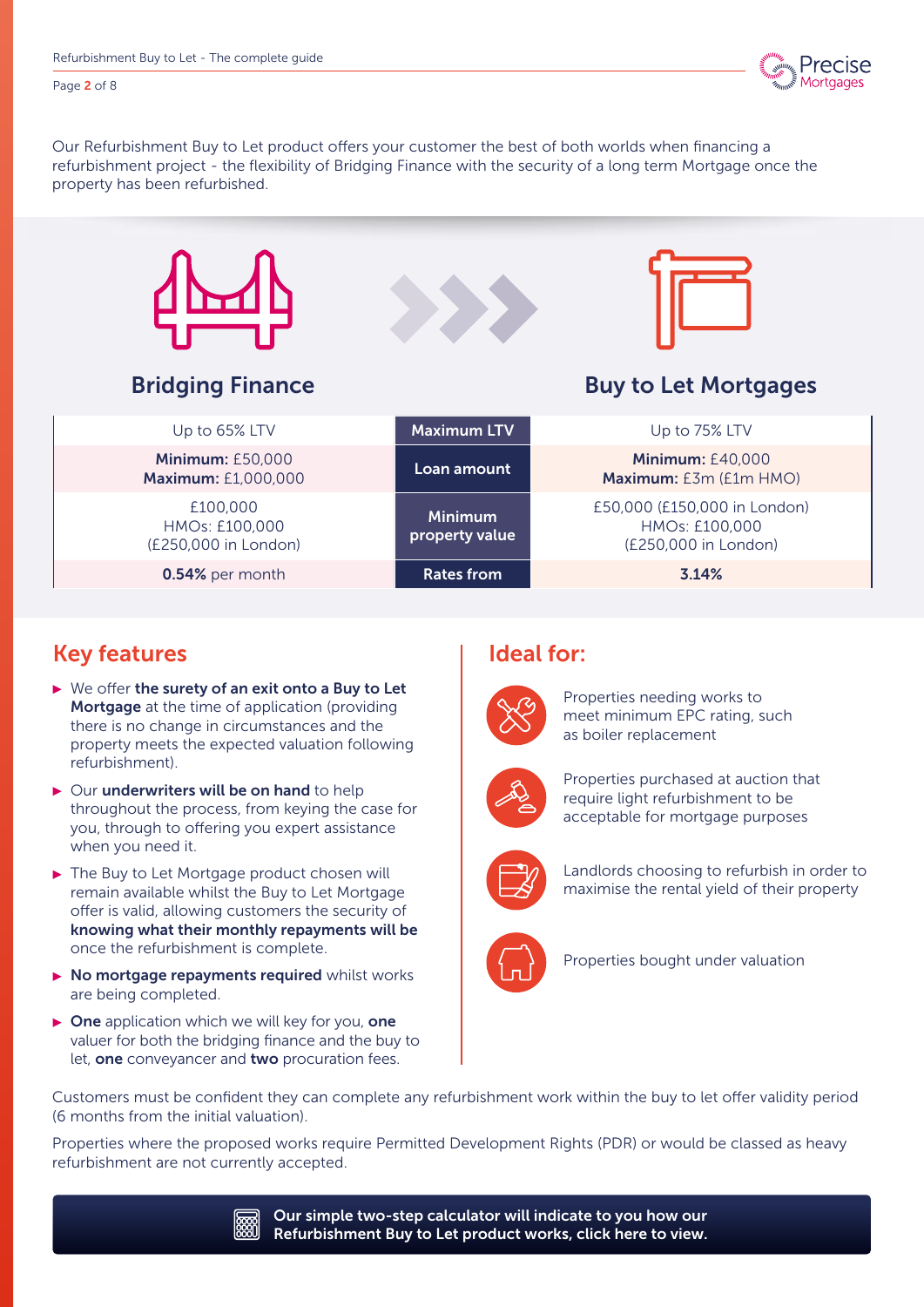Page 3 of 8



## How it works

## **Contact**

Call our Refurbishment Buy to Let underwriters on 0800 116 4385 (option 3) to discuss how we can help your customer.



## Application

Review the Refurbishment Buy to Let products on the next page to select the most suitable product for your customer, then simply complete our application pack. We will contact you within four hours to discuss your application.



#### Initial assessment

Our team will key the application, saving you valuable time. We will make an assessment of the case. We will issue a mortgage illustration based on your customer's product selection and let you know of any additional information we may need.



## Valuation

Once the customer is happy they can pay the valuation fee and we will instruct the inspection. We give your customer the surety of an exit providing there is no change in circumstances and the property meets the expected post works valuation.



### **Offers**

We will issue two offers; one for Bridging Finance and one for the Buy to Let Mortgage (the Bridging offer will be valid for 3 months and the Buy to Let Mortgage offer for 6 months from the date of the initial valuation).



## Bridge completes

Funds are released and works on the property can commence.



#### Re-inspection

You can contact us when the property is ready to be inspected by the valuer, and works should be completed within the Buy to Let offer validity period (6 months from the initial valuation). There will be no additional fee to pay as this is included in the original fees.



#### Completion

If the valuation is returned as expected and there are no changes the case will complete on the Buy to Let Mortgage and the Bridging Finance will be repaid.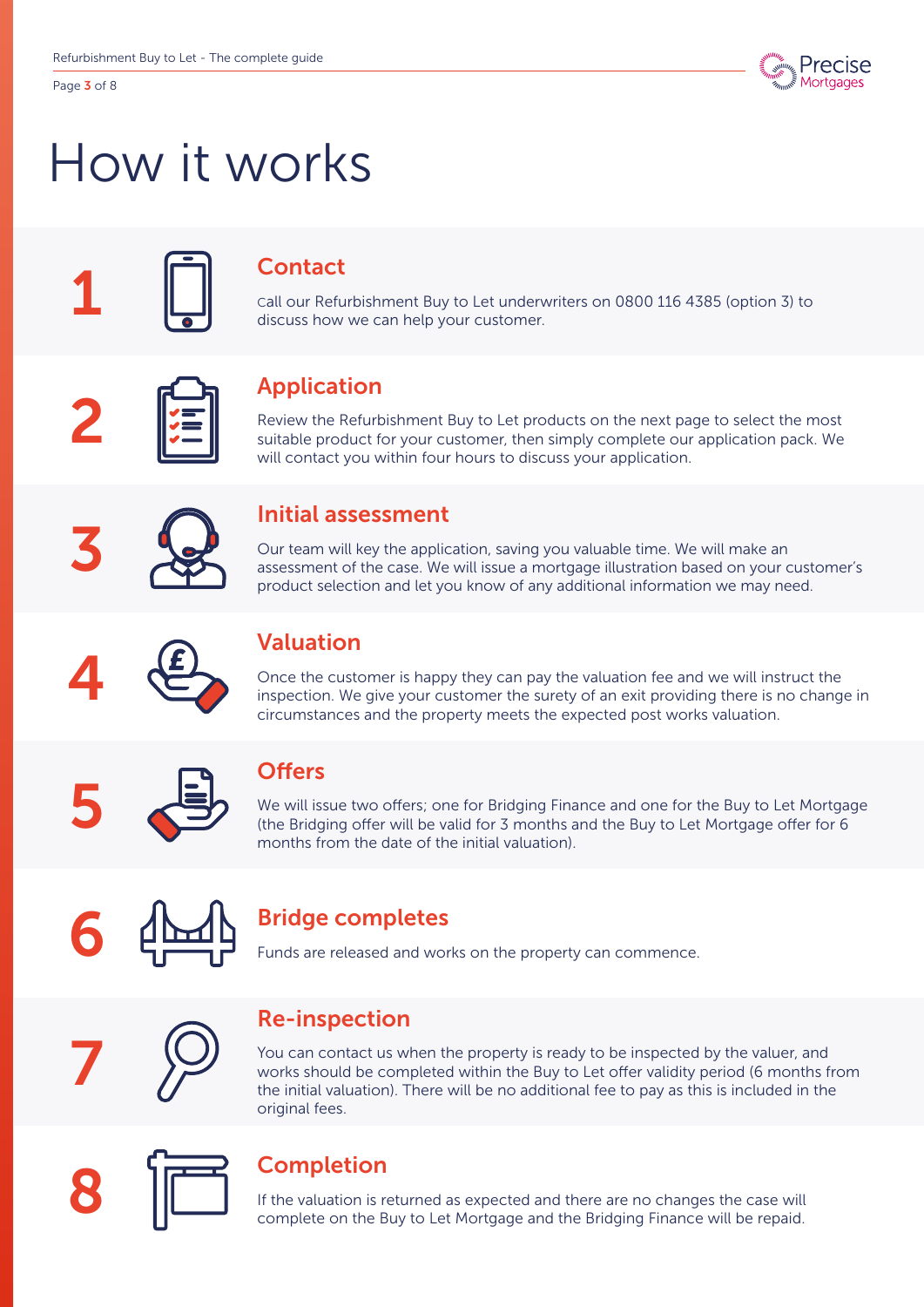Page 4 of 8

## Products



### REFURBISHMENT

| ∄∐ብ<br><b>Bridging Finance</b>                   |                |                |                |                                 |  |
|--------------------------------------------------|----------------|----------------|----------------|---------------------------------|--|
|                                                  | <b>50% LTV</b> | <b>60% LTV</b> | <b>65% LTV</b> | <b>Facility fee/product fee</b> |  |
| Light refurbishment<br>(all rates are per month) | 0.54%          | 0.64%          | 0.69%          | 0.75%                           |  |

Once refurbishment is complete, Buy to Let exit:

## BUY TO LET EXIT

## Buy to Let Mortgages - Tier 1

| <b>Acceptable adverse</b>                        | <b>Loan amount/LTV limits</b> |
|--------------------------------------------------|-------------------------------|
| <b>Defaults:</b> 0 in 72 months                  | Minimum loan size: £40,000    |
| $CCJs: 0$ in 72 months                           | <b>Maximum loan size:</b>     |
| Missed mortgage/secured payments: 0 in 36 months | E3,000,000 - 60%              |
| Unsecured loan arrears:                          | £1,000,000 - 70%              |
| 1 in 12 months, 2 in 36 months (worst status)    | £750,000 - 75%                |

| <b>LTV</b> | <b>Product</b><br>type | Rate  | <b>Product</b><br>fee | <b>ERC</b>                          | <b>Reversion</b><br>rate | <b>Assessment</b><br>rate* | <b>Product code</b> |
|------------|------------------------|-------|-----------------------|-------------------------------------|--------------------------|----------------------------|---------------------|
|            |                        | 3.14% |                       | 4% in year 1,                       |                          | 5.50%                      | RBM06 (CORE)        |
| 75%        | 2 year fixed           |       | 2.00%                 | 3% in year 2<br>4% in years 1 and 2 | BBR + 5.40%              |                            | RBM08 (LTD CO)      |
|            | 5 year fixed           | 3.49% |                       |                                     |                          | 3.49%                      | RBM07 (CORE)        |
|            |                        |       |                       | 3% in years 3 and 4<br>2% in year 5 |                          |                            | RBM09 (LTD CO)      |

All Buy to Let Mortgage products feature a refund of the Bridging Finance redemption administration fee of £114.

#### \*Assessment rate

Short term fixed rates: Higher of pay rate +2%, or reversion rate, minimum 5.50% 5 year+ fixed rates: Pay rate. Additional underwriting may be required. Refer to Buy to Let criteria guide for information.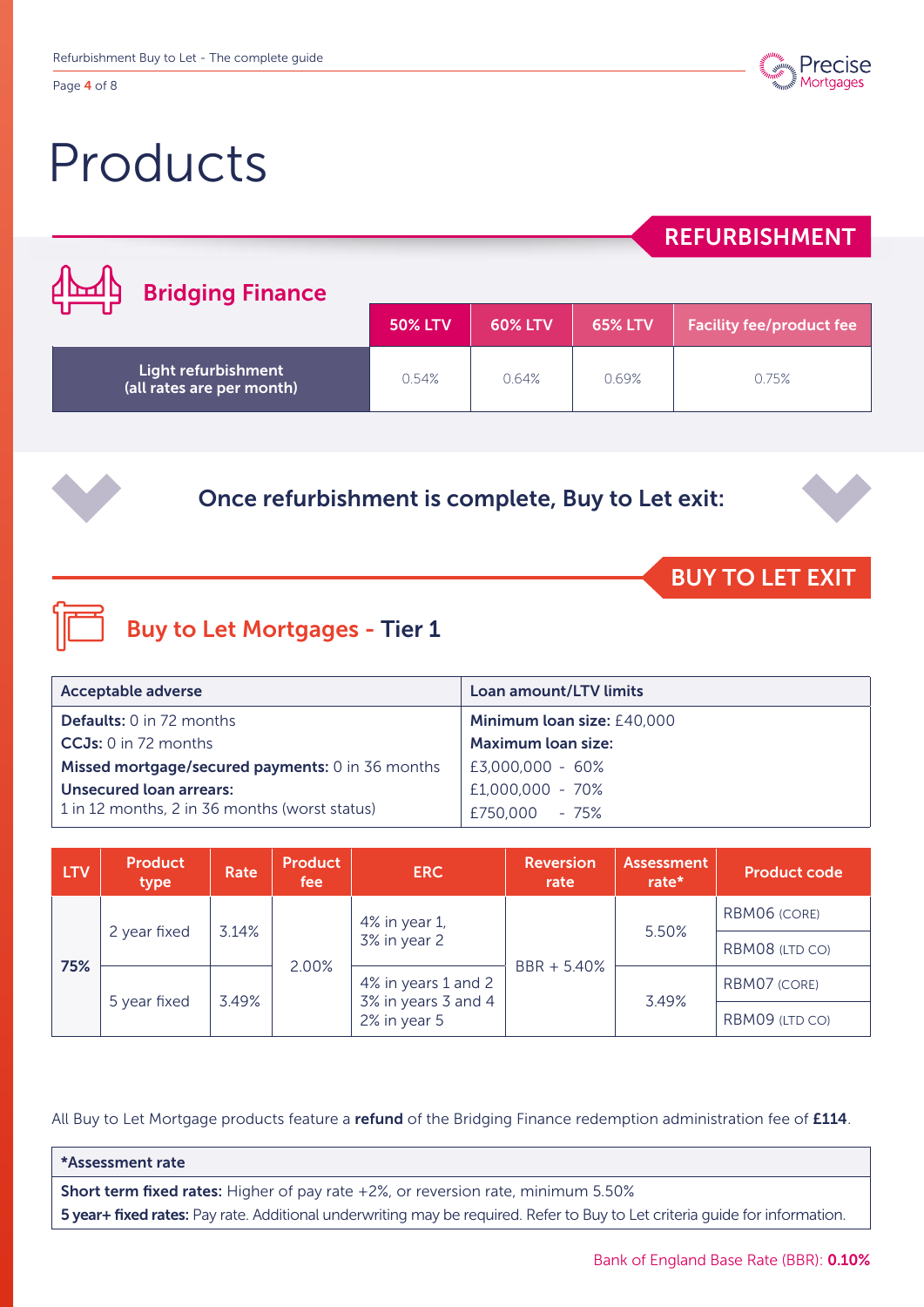#### Page 5 of 8



BUY TO LET EXIT

## Buy to Let Mortgages - Tier 2

| Acceptable adverse                               | Loan amount/LTV limits     |
|--------------------------------------------------|----------------------------|
| <b>Defaults:</b> 0 in 24 months                  | Minimum loan size: £40,000 |
| $CCJs: 0$ in 24 months                           | <b>Maximum loan size:</b>  |
| Missed mortgage/secured payments: 0 in 36 months | £1,000,000 - 70%           |
| <b>Unsecured loan arrears:</b>                   | £750.000 - 75%             |
| 1 in 12 months, 2 in 36 months (worst status)    |                            |

| <b>LTV</b> | <b>Product</b><br>type | Rate                                                                | Product<br>fee | <b>ERC</b>    | <b>Reversion</b><br>rate | <b>Assessment</b><br>rate* | <b>Product code</b> |
|------------|------------------------|---------------------------------------------------------------------|----------------|---------------|--------------------------|----------------------------|---------------------|
|            |                        | 3.24%                                                               |                | 4% in year 1, |                          | 5.50%                      | RBM14 (CORE)        |
| 75%        | 2 year fixed           |                                                                     | 2.00%          | 3% in year 2  | BBR + 5.40%              |                            | RBM16 (LTD CO)      |
|            |                        | 4% in years 1 and 2<br>3% in years 3 and 4<br>3.59%<br>2% in year 5 |                |               |                          | RBM15 (CORE)               |                     |
|            | 5 year fixed           |                                                                     |                |               |                          | 3.59%                      | RBM17 (LTD CO)      |

All Buy to Let Mortgage products feature a refund of the Bridging Finance redemption administration fee of £114.

#### \*Assessment rate

Short term fixed rates: Higher of pay rate +2%, or reversion rate, minimum 5.50% 5 year+ fixed rates: Pay rate. Additional underwriting may be required. Refer to Buy to Let criteria guide for information.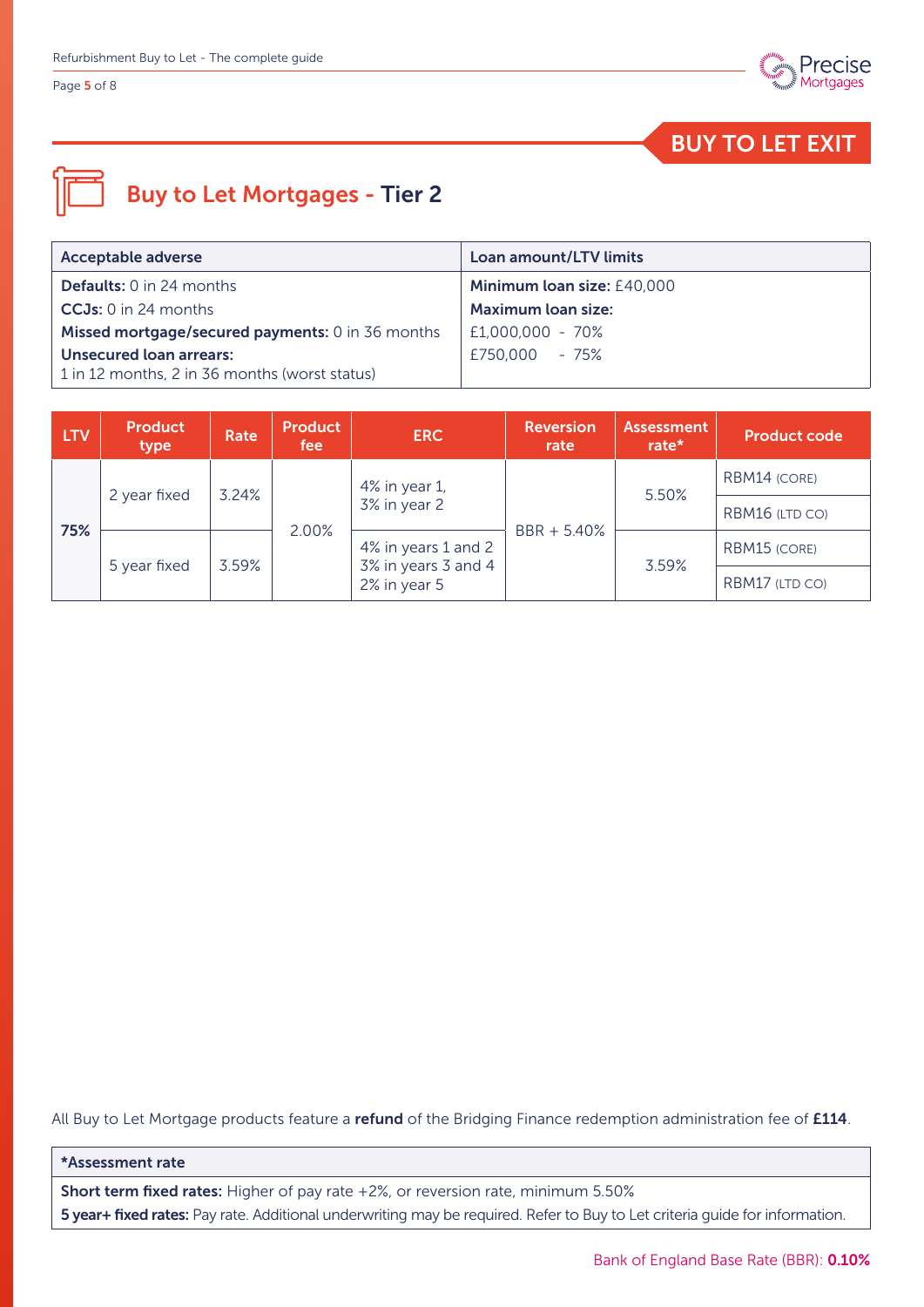Page 6 of 8



BUY TO LET EXIT

## Buy to Let Mortgages HMO - Tier 1

| <b>Acceptable adverse</b>                        | <b>Loan amount/LTV limits</b> |
|--------------------------------------------------|-------------------------------|
| <b>Defaults:</b> 0 in 72 months                  | Minimum loan size: £40,000    |
| $CCJs: 0$ in 72 months                           | <b>Maximum loan size:</b>     |
| Missed mortgage/secured payments: 0 in 36 months | £1,000,000 - 70%              |
| <b>Unsecured loan arrears:</b>                   | £750,000 - 75%                |
| 1 in 12 months, 2 in 36 months (worst status)    |                               |

| <b>LTV</b> | <b>Product</b><br>type | Rate  | <b>Product</b><br>fee | <b>ERC</b>                          | <b>Reversion</b><br>rate | <b>Assessment</b><br>rate* | <b>Product code</b> |
|------------|------------------------|-------|-----------------------|-------------------------------------|--------------------------|----------------------------|---------------------|
|            | 2 year fixed           | 3.44% |                       | 4% in year 1,                       |                          | 5.50%                      | RBM10 (HMO)         |
| 75%        |                        |       | 2.00%                 | 3% in year 2<br>4% in years 1 and 2 | $BBR + 5.40%$            |                            | RBM12 (LTD CO HMO)  |
|            |                        | 3.74% |                       |                                     |                          | 3.74%                      | RBM11 (HMO)         |
|            | 5 year fixed           |       |                       | 3% in years 3 and 4<br>2% in year 5 |                          |                            | RBM13 (LTD CO HMO)  |



## Buy to Let Mortgages HMO - Tier 2

| <b>Acceptable adverse</b>                        | <b>Loan amount/LTV limits</b>     |
|--------------------------------------------------|-----------------------------------|
| <b>Defaults:</b> 0 in 24 months                  | <b>Minimum loan size: £40,000</b> |
| $CCJs: 0$ in 24 months                           | <b>Maximum loan size:</b>         |
| Missed mortgage/secured payments: 0 in 36 months | £1,000,000 - 70%                  |
| Unsecured loan arrears:                          | £750,000 - 75%                    |
| 1 in 12 months, 2 in 36 months (worst status)    |                                   |

| <b>LTV</b> | <b>Product</b><br>type | Rate  | <b>Product</b><br>fee | <b>ERC</b>                                                                          | <b>Reversion</b><br>rate | <b>Assessment</b><br>rate* | <b>Product code</b> |
|------------|------------------------|-------|-----------------------|-------------------------------------------------------------------------------------|--------------------------|----------------------------|---------------------|
|            | 2 year fixed           | 3.54% |                       | 4% in year 1,                                                                       |                          | 5.54%                      | RBM18 (HMO)         |
| 75%        |                        |       |                       | 3% in year 2<br>2.00%<br>4% in years 1 and 2<br>3% in years 3 and 4<br>2% in year 5 | BBR + 5.40%              |                            | RBM20 (LTD CO HMO)  |
|            |                        |       | 3.84%                 |                                                                                     |                          |                            | RBM19 (HMO)         |
|            | 5 year fixed           |       |                       |                                                                                     |                          | 3.84%                      | RBM21 (LTD CO HMO)  |

All Buy to Let Mortgage products feature a refund of the Bridging Finance redemption administration fee of £114.

#### \*Assessment rate

Short term fixed rates: Higher of pay rate +2%, or reversion rate, minimum 5.50% 5 year+ fixed rates: Pay rate. Additional underwriting may be required. Refer to Buy to Let criteria guide for information.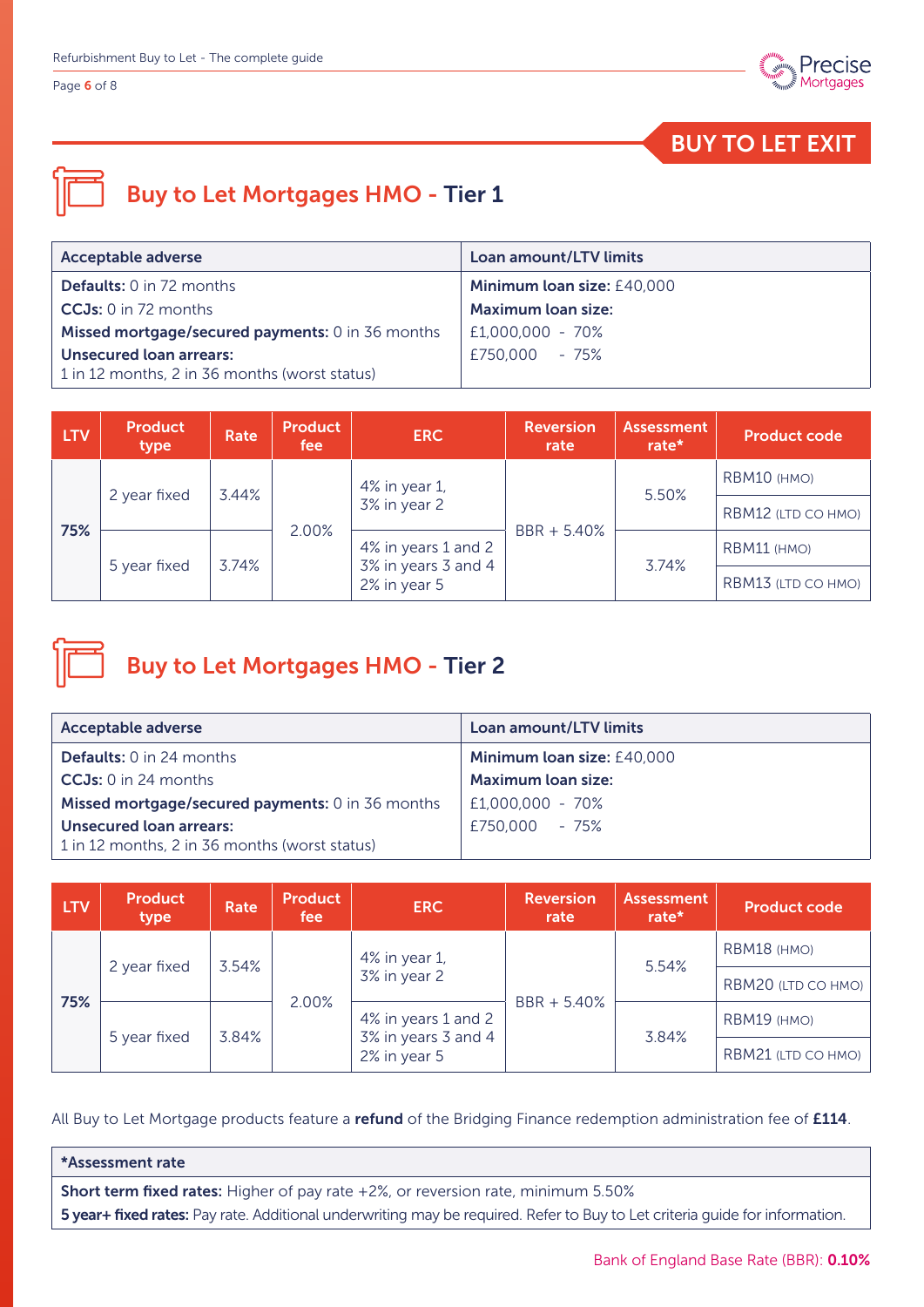Page 7 of 8



## Fees

Payable at initial application:

|                       | Purchase price or<br>estimated value (up to) | Refurbishment Buy to let | HMO Refurbishment Buy to let |
|-----------------------|----------------------------------------------|--------------------------|------------------------------|
|                       | £100,000                                     | £515                     | £750                         |
|                       | £150,000                                     | £550                     | £750                         |
|                       | £200,000                                     | £585                     | £765                         |
|                       | £300,000                                     | £610                     | £835                         |
|                       | £400,000                                     | £635                     | £895                         |
| <b>Valuation fees</b> | £500,000                                     | £680                     | £955                         |
|                       | £600,000                                     | £730                     | £1,020                       |
|                       | £700,000                                     | £780                     | £1,080                       |
|                       | £800,000                                     | £835                     | £1,190                       |
|                       | £900,000                                     | £890                     | £1,265                       |
|                       | £1,000,000                                   | £985                     | £1,335                       |
|                       | £1,000,000 plus                              | Contact us               | Contact us                   |

The valuation fees detailed above include a £250 valuation assessment fee and cover the initial valuation and one reinspection once the works are complete.

Once a valuation has been carried out the valuation fee is non-refundable. In all instances the valuation will be carried out on behalf of Precise Mortgages. All of the valuation fees above are inclusive of VAT (where applicable).



## Payable at completion of the Bridging Finance:

- Facility fee: 0.75%
- Refurbishment assessment fee: £295
- Felegraphic transfer fee: £25



### Payable at completion of the Buy to Let Mortgage:

- **Bridging Finance redemption administration** fee: £114
	- This fee is then refunded as a cashback as part of the Buy to Let Mortgage product
- Buy to Let Mortgage product fee: varies by product